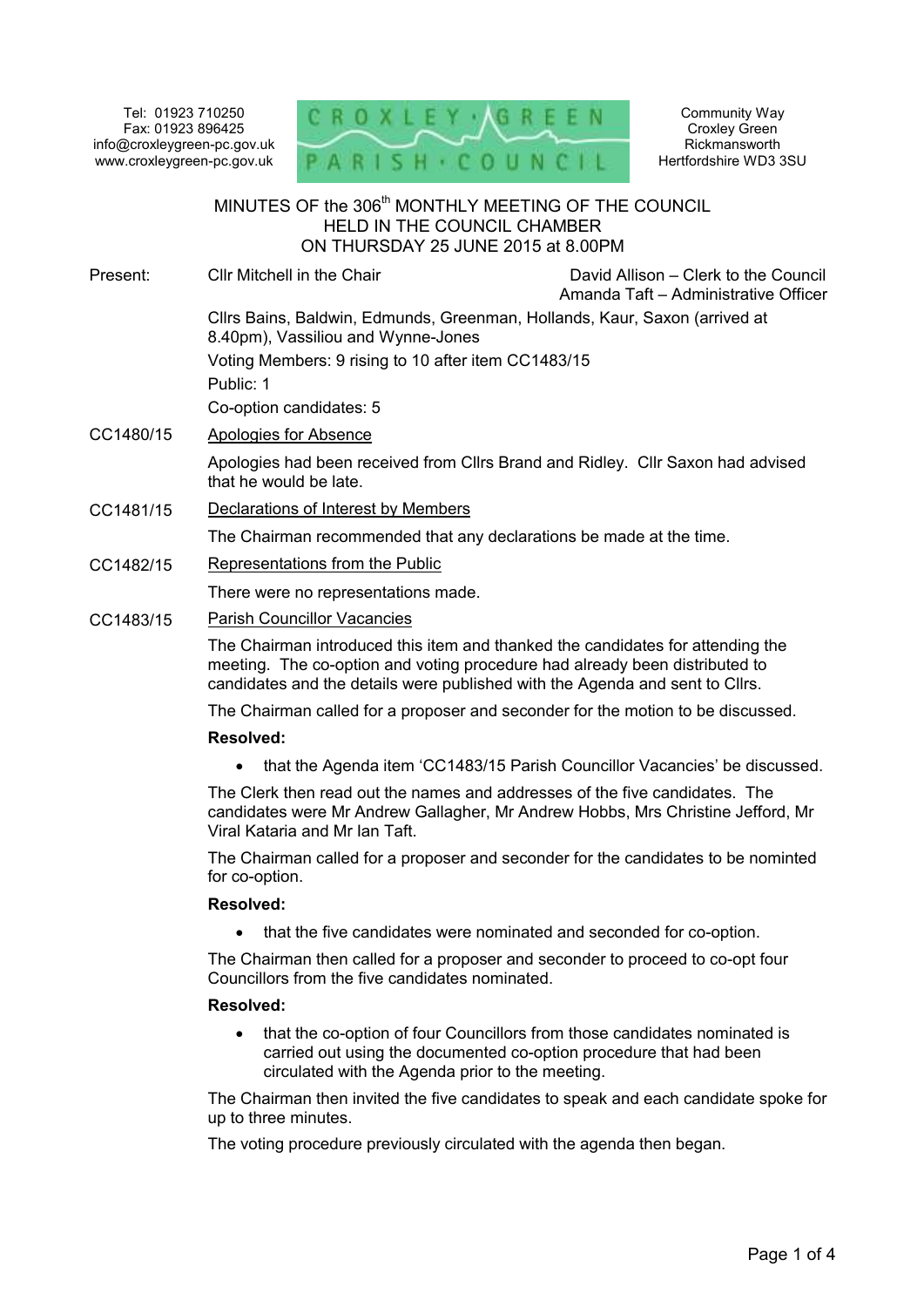# Vacancy 1

Following five rounds of voting, Mr Andrew Gallagher received a majority vote and was therefore appointed a Councillor.

#### Vacancy 2

There was a majority vote on the first round of voting and Mr Ian Taft was appointed as a Councillor.

## Vacancy 3

Following two rounds of voting, Mr Andrew Hobbs received a majority vote and was therefore appointed a Councillor.

## Vacancy 4

There was a majority vote on the first round of voting and Mr Viral Kataria was appointed as a Councillor.

There was a brief adjournment at 8.41pm and the meeting reconvened at 8.45pm.

## CC1484/15 Minutes

## **Resolved:**

- That the Minutes of the 305<sup>th</sup> monthly meeting of the Council held on Thursday 30 April 2015 be approved and signed by the Chairman.
- CC1485/15 Matters Arising

There were no matters arising.

## CC1486/15 Minutes of the Annual Parish Meeting

## **Resolved:**

- That the Minutes of the Annual Parish Meeting held on Thursday 30 April 2015 be approved and signed by the Chairman.
- CC1487/15 Minutes of the Annual General Meeting

# **Resolved:**

- That the Minutes of the Annual General Meeting held on Thursday 14 May be approved and signed by the Chairman.
- CC1488/15 Matters Arising

There were no matters arising.

- CC1489/15 Committee Reports
- CC1489.1/15 Environment and Amenity Committee held on Tuesday 7 April 2015

## **Resolved:**

• That the Minutes of the Environment and Amenity Committee held on Tuesday 7 April 2015 be adopted as a report of the meeting.

## CC1489.2/15 Matters Arising

There were no matters arising.

CC1489.3/15 Planning and Development Committee held on Wednesday 4 March, 18 March, 1 April, 15 April, 6 May and 20 May 2015

# **Resolved:**

• That the Minutes of the Planning and Development Committee held on Wednesday 4 March, 18 March, 15 April, 6 May and 20 May 2015 2015 be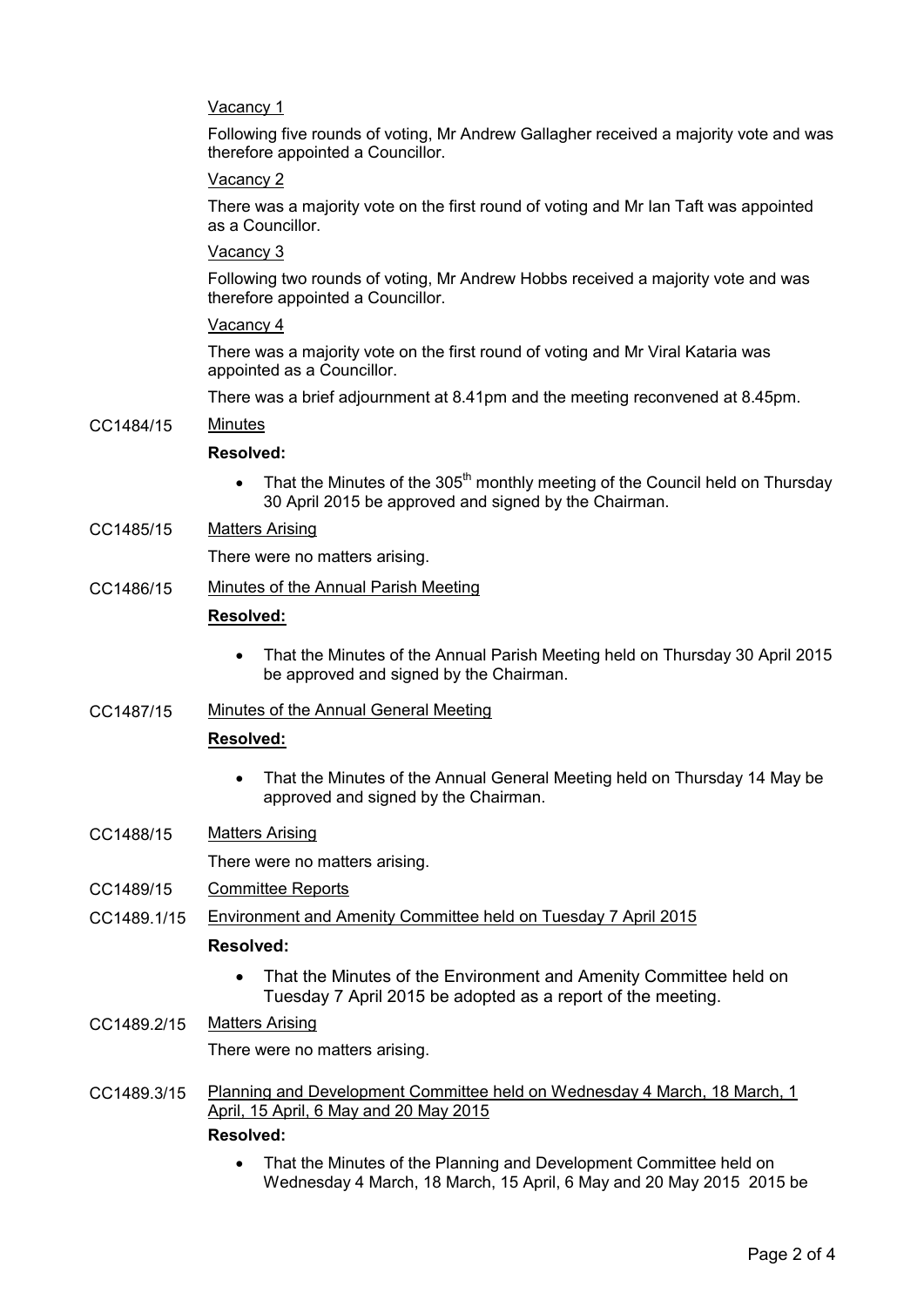adopted as reports of the meetings;

- It was noted that the meeting scheduled for 1 April 2015 was cancelled.
- CC1489.4/15 Any matters arising

There were no matters arising.

CC1489.5/15 Finance and Administration Committee of Thursday 14 May 2015

#### **Resolved**:

- That the Minutes of the Finance and Administration Committee held on Thursday 14 May 2015 be adopted as a report of the meeting.
- CC1489.6/15 Matters Arising

There were no matters arising.

CC1490/15 Internal Audit Report (Final) for the year ending 31 March 2015

The Chairman introduced this item and asked the Clerk to elaborate. The Clerk was pleased to report that yet again the Council had received a very good internal audit report. One point had been raised in regard to the Council's savings account with the bank in which there is a small sum of money and an account that has not been used for some time but requires updating annually in July for any interest due.

The Clerk was commended for another good audit report and for never receiving a poor audit report whilst he had been Clerk.

A Cllr asked how much interest was due on the savings account. The Clerk advised he did not have the figure to hand but it was about one or two pounds per year.

A discussion ensued regarding transferring the small sum from the savings account to the Council's main bank account and the Clerk was asked what the interest is on the Council's main account. The Clerk advised that there are funds in excess of £350,000 for which the Council receives approximately £3.00 per month interest.

It was suggested that there may be other investment options available and the Clerk commented that he would discuss this matter with the Finance and Administration Committee in due course.

## **Resolved:**

• That the end of year internal audit report is noted.

*[Post Meeting Note: the sum of money in the savings account is £1,292.19 ex July 2015 annual interest].* 

## CC1491/15 Parish Council Charities 2015-16

The Chairman introduced this item and referred to his paper circulated with the Agenda. The Chairman stated that he considered that The Council should again support Peace Hospice Care in Watford and that the food bank outlet that is Croxley Green should be supported.

The Chairman explained that the food bank is run by the Rickmansworth Foodbank which is a separate to but organised with the Mill End Community Trust. The food bank is open every Monday between 1pm and 3pm at the Baptist Church in Baldwins Lane.

A discussion ensued with regard to other possible charities to support including the New Hope Trust, the Sea Cadets, the Red Cross and the Waterway Chaplaincy. In the case of the Red Cross it was pointed out that this is a national charity and where possible charities local to Croxley Green would be the preferred option. It was also pointed out that the Waterway Chaplaincy may not be of charitable status.